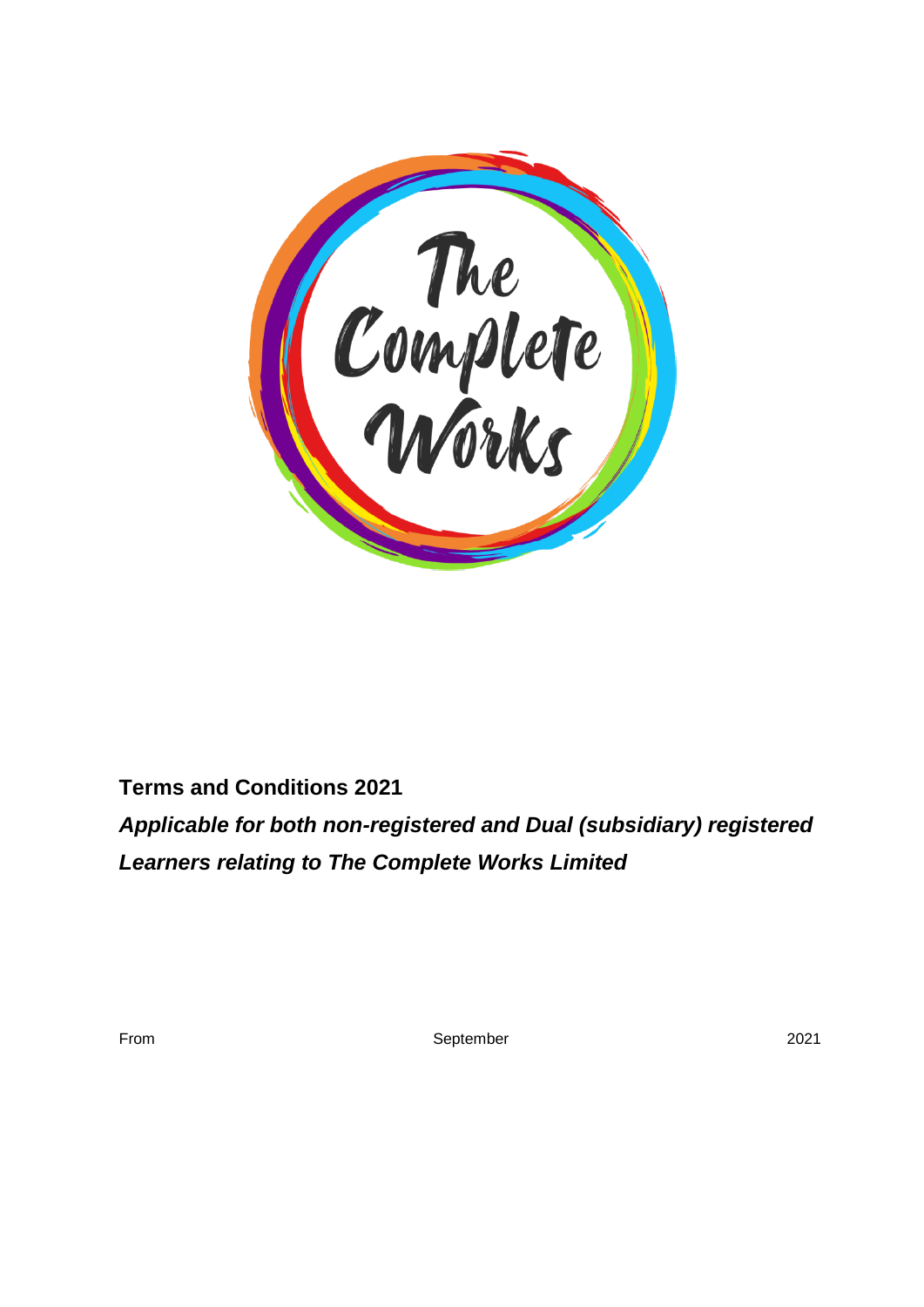#### **1 DEFINITIONS AND INTERPRETATION**

- 1.1 In these terms and conditions, unless the context otherwise requires, the provisions of clauses 1.2 to 1.10 shall have effect.
- 1.2 The following expressions shall have the following meanings in these terms and conditions:

Authority means the Local Authority, School or Referring body which is the body which has responsibility for the Learner, as specified in paragraph 1 of Schedule 1 to the Learner Education Contract, and shall include its representatives, successors and assigns;

- Business Day means any chargeable school day which is not a Saturday, a Sunday or a bank or public holiday in England and Wales; There are 195 school days in our academic year, inclusive of 5 inset days.
- Date of Termination means the date the Learner Education Contract is terminated in accordance with clause 9;
- Fees means the fees payable for the Education sessions, calculated with reference to the rate specified in paragraph 6 of Schedule 1 to the Learner Education Contract, subject to any variation under clause 8.3;
- Learner means the student named in paragraph 3 of Schedule 1 to the Learner Education Contract;
- Parent means the person or persons having parental responsibility for the Learner as defined by the Children Act 1989;
- Provider means The Complete Works Independent School (DfE number 211/6006) operated by The Complete Works Limited, a charitable company limited by guarantee registered in England and Wales (company number 3805365 and charity number 1081200), whose registered office is at 3rd Floor, Universal House, 88-94 Wentworth St, London, E1 7SA, and includes its representatives, employees, sub-contractors, successors and assigns;
- Learner Education Contract means the contract entered into between the Provider and the Authority incorporating these terms and conditions for the provision of Education in respect of the Learner;
- Serious Breach means circumstances where either party has been shown to have failed to fulfil its obligations in accordance with the requirements of the Learner Education Contract, being a breach which goes to the root of the Learner Education Contract, such failure being so serious and fundamental to the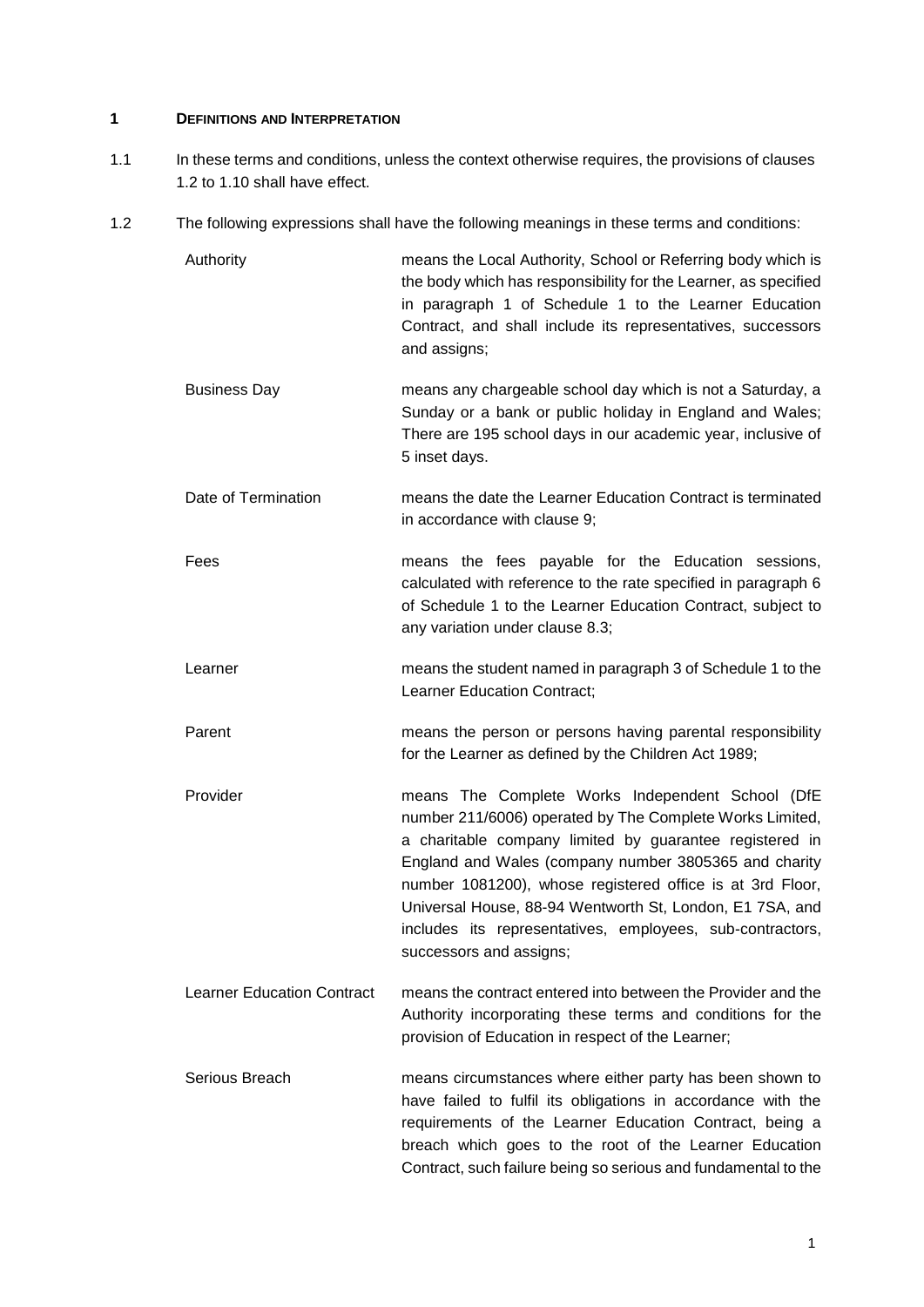continuance of the Learner Education Contract as to justify immediate termination;

- Education means the provision of education as specified in paragraph 4 of Schedule 1 to the Learner Education Contract; and Education Sessions means the periods during which Education is to be provided as set out in paragraph 5.3 of Schedule 1 to the Learner
- 1.3 References to a clause or sub-clause are references to a clause or sub-clause of these terms and conditions.

Education Contract.

- 1.4 Except where the context otherwise requires, words denoting the singular include the plural and vice versa; words denoting gender include all genders and words denoting persons include bodies corporate, unincorporated associations and partnerships.
- 1.5 Clause headings are for convenience only and shall not affect the construction of this agreement.
- 1.6 All references to statutory provisions shall be construed as including references to:
	- 1.6.1 any statutory modification, consolidation or re-enactment for the time being in force;
	- 1.6.2 all statutory instruments or orders made pursuant to it; and
	- 1.6.3 any statutory provisions of which it is a consolidation, re-enactment or modification.
- 1.7 Any words following the terms **including**, **include**, **in particular** or any similar expression shall be construed as illustrative and shall not limit the sense of the words, description, definition, phrase or term preceding those terms.
- 1.8 A reference to **writing** or **written** includes e-mail.
- 1.9 All references to the **parties** shall be references to the parties to the Learner Education **Contract.**
- 1.10 If there is any discrepancy between these terms and conditions and any terms and conditions set out in the Learner Education Contract, the terms of the Learner Education Contract shall apply.

## **2 PROVISION OF EDUCATION**

- 2.1 The Provider shall provide Education for the Learner in accordance with the Learner Education Contract.
- 2.2 The Provider shall monitor the Learner's progress and shall provide the Authority with half termly progress reports in respect of the Learner.
- 2.3 The Provider shall periodically review the Education provided to the Learner and, where in its reasonable opinion it considers it appropriate to do so, shall make any proposals to the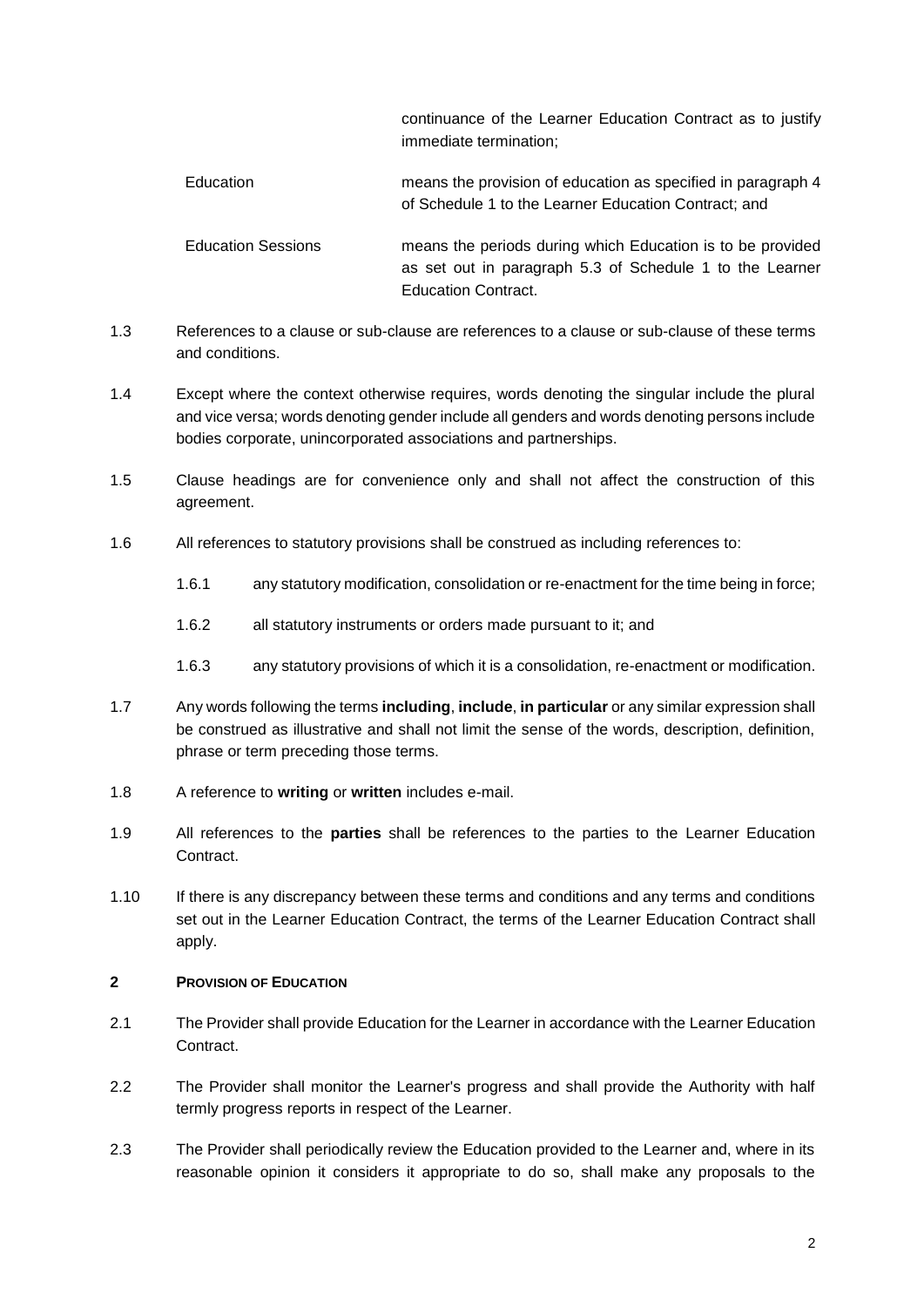Authority for variation of the Education it feels would be beneficial to ensure the Education meets the needs of and is appropriate for the Learner. The Authority shall consider any such proposals and decide whether to agree to a variation of the Education provision accordingly.

# **3 STANDARD OF CARE**

- 3.1 Subject to clause 3.2, the Provider shall not assign or subcontract the whole of the Learner Education Contract or any part of it without the prior written consent of the Authority, such consent not to be unreasonably withheld or delayed.
- 3.2 The Provider may subcontract the provision of any Education Sessions where reasonably required in order to cover sickness, absence or departures of permanent staff, or to deal with additional workload on a short-term basis, provided that the Provider must be satisfied that any third party subcontractor has in place staff vetting procedures that fully comply with all applicable law and regulation.
- 3.3 The Provider shall use reasonable endeavours to ensure the health and safety of the Learner.
- 3.4 The Provider shall operate in accordance with all applicable law and regulations relating to its obligations under the Learner Education Contract.
- 3.5 The Provider reserves the right to move students' education between on and off-site, different centres or locations, for their own care or the care of others.
- 3.6 The Provider has the right to decide the assigned ratio of staff to students and to change that based upon the student's needs; this will not result in a change of fees unless a higher ratio than agreed is required, in which instance the Provider will seek approval for additional fees from the Authority.

## **4 INFORMATION TO BE PROVIDED BY THE AUTHORITY**

- 4.1 The Authority shall supply to the Provider, prior to the start date specified in paragraph 5.5 of Schedule 1 to the Learner Education Contract, all the necessary information relating to the Learner (including all relevant reports and information in relation to the care and educational needs of the Learner as well as any known information, confirmed or otherwise, which may be of particular consideration to a member of staff working alone with a Learner or within the Learner's household).
- 4.2 The Authority shall notify the Provider of its procedures for out of office hours' contact.
- 4.3 The Authority shall supply the Provider with copies of all relevant correspondence between the Authority and the Learner and the Learner's Parent, where appropriate.
- 4.4 The Authority shall grant to the Provider access to any relevant professional advice which it may have in respect of the care and educational needs of the Learner.
- 4.5 The Authority shall, upon request, supply the Provider with a copy of its current *Missing From Care Protocol*.
- 4.6 The Authority shall supply all contact details for the main provider as specified in 3.5 of schedule 1 to the Learner Education Contract. Learners may simultaneously be on the roll of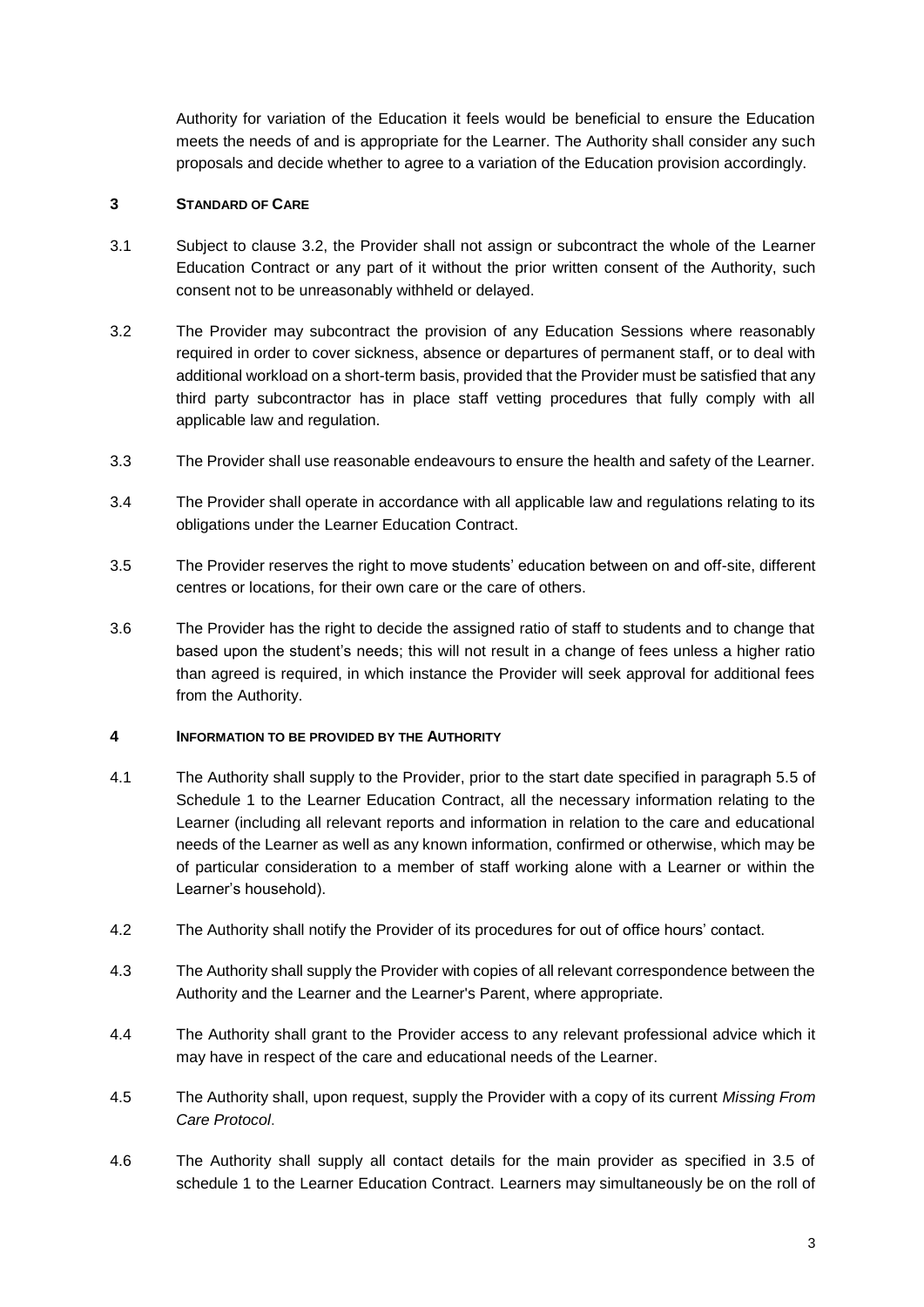two establishments, in which case they are considered to be dual registered. All dually rolled Learners must have a valid enrolment status combination as follows. 'M' - Main dual registration by the one base; and 'S' - Subsidiary dual registration by the other base. These terms and conditions alongside our Learner Education Contract only allow for The Complete Works to be the subsidiary base. If The Complete Works is required to act as the main base or the single roll school then an alternative contract with associated terms and conditions should be requested. Please note that the definition of main or subsidiary is not determined simply by the amount of time spent at each school. The main provider is responsible for holding the Learner's central records and ensuring their overall needs are met. This might include providing lunch, SENCo support, EWO intervention or conducting annual reviews. In summary they take the lead in ensuring the student is provided with an adequate level of their statutory education rights. The subsidiary provider is responsible for following the main provider's agreed plan and furnishing the main provider with all the relevant documentation requested. This documentation should be in line with the other terms of this agreement.

#### **5 ATTENDANCE AND BEHAVIOUR MANAGEMENT**

- 5.1 The Provider shall monitor the Learner's attendance at Education Sessions and shall report this regularly to the Authority in line with their attendance reporting requirements including regular cancellations by the Learner or their Parent.
- 5.2 The Provider shall monitor the Learner's behaviour and deal with any behavioural issues on the part of the Learner in accordance with its Behaviour and Conduct Policy.
- 5.3 Learners who are identified as persistent non- engagers or non- attenders will be moved onto our intervention programme. Our intervention officer will write a plan with the Learner and family to target increased engagement or attendance. The expectations soften on education for a period and dwell upon attendance for shorter more focussed sessions. These hours are then steadily built up again with clear expectations and sanctions/rewards as a new teacher is introduced. The intervention officer specialises in improving relationships between the Learner and the Provider, as well as between the family/carers, school and professionals. The intervention programme may incur an extra payment from The Authority, in accordance with clause 8.7.

#### **6 CANCELLATION OF EDUCATION SESSIONS**

- 6.1 An Education Session may be cancelled by the Authority or (where appropriate) by the Learner or the Learner's Parent and, subject to clause 6.2, Fees shall not be payable for that Education Session provided that at least 15 working days' notice of cancellation of that Education Session is given.
- 6.2 If a Learner Education Contract has been confirmed by the Authority confirming a start date for the Education, the Fees for the first Education Session shall be payable by the Authority, even if the notice of cancellation required under clause 6.1 has been given.
- 6.3 If the Provider is unable to provide a planned Education Session for any reason, it may cancel the Education Session by notifying the Authority, the Learner and/or the Learner's Parent (where appropriate), giving as much notice as possible. Fees shall not be payable in respect of any Education Sessions cancelled by the Provider where cover has not been available, except if this decision is beyond the control of the Provider e.g. Force Majeure.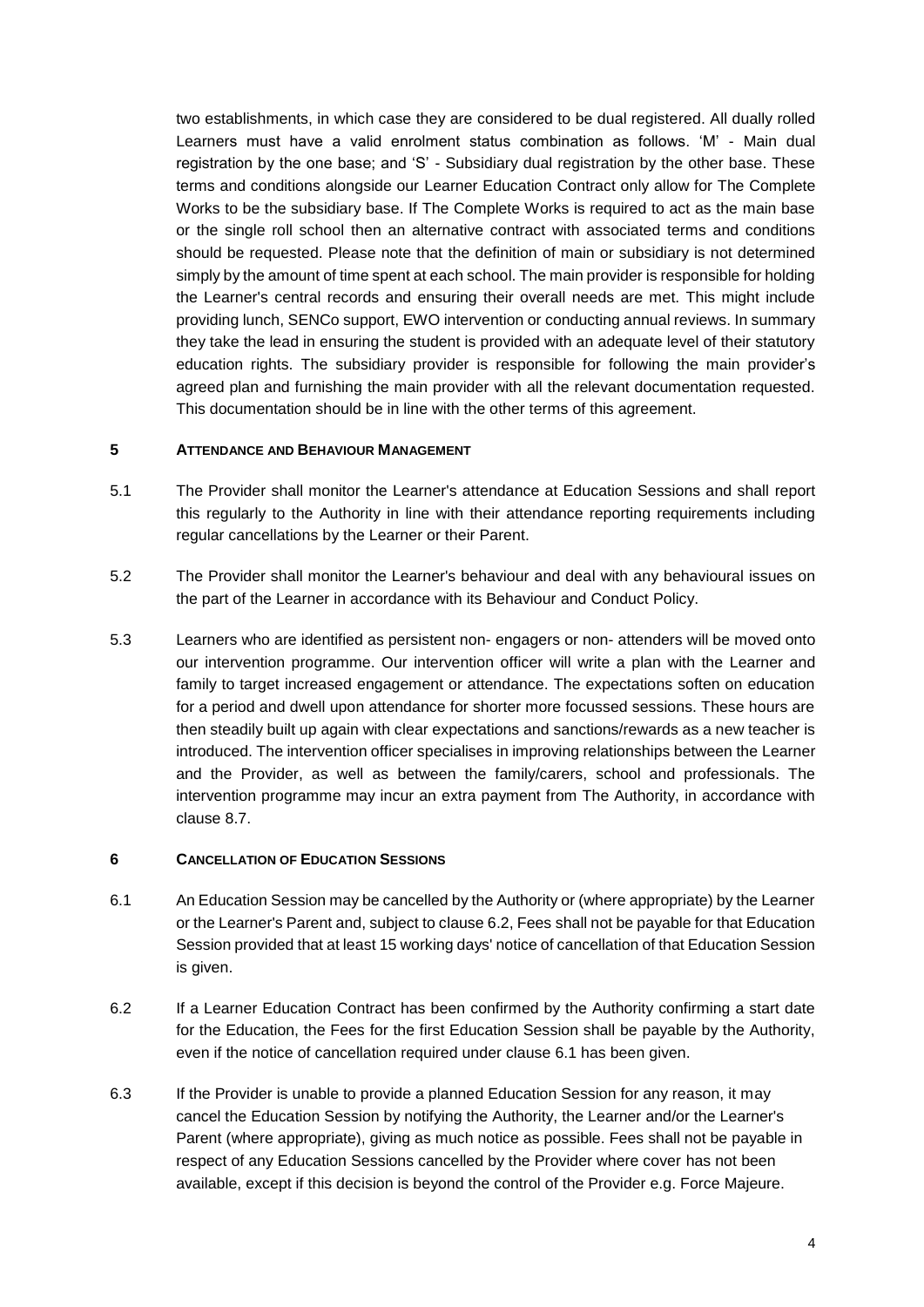6.4 The first session of every new teacher and student pairing will be known as an 'initial meeting''. This consists of a shorter meeting between the teacher and student and where possible a parent/carer, TCW's Education Support and/or Curriculum and Pathways Officer(s). The remainder of the initial meeting will be utilised to create a risk assessment and develop or confirm an appropriate individual education plan with schemes of work for the student. If this meeting is cancelled by the parent/carer, it will be charged for in full as will any scheduled lessons until a new initial meeting can be arranged.

## **7 PERIOD OF THE LEARNER EDUCATION CONTRACT**

- 7.1 The Learner Education Contract is effective from the date the Authority confirms its acceptance in writing to the Provider as specified in Clause 3 of the Learner Contract and shall continue in full force and effect until the Date of Termination.
- 7.2 The term dates in which education takes place are those set by the Provider and may vary from that of the Authority.

# **8 FEES**

- 8.1 The Authority shall pay the Fees to the Provider from the start date for the Education as specified in paragraph 6 of Schedule 1 to the Learner Education Contract until termination of the Learner Education Contract.
- 8.2 Save in respect of any Fees outstanding at the Date of Termination (including any termination notice fee), the Authority shall cease to be liable to pay Fees under the Learner Education Contract from the Date of Termination.
- 8.3 The Fees shall be reviewed by the Provider on an annual basis, usually at the end of each academic year, and may be varied by the Provider at its sole discretion. The Provider shall notify the Authority in writing of any variations to the Fees at least 20 Business Days before the commencement of the next academic year. The revised Fees shall take effect from the start of the following academic year and the Learner Education Contract shall be automatically varied accordingly.
- 8.4 Invoices for Fees shall be raised by the Provider monthly in arrears and payments shall be due within 15 days of receipt of an invoice.
- 8.5 If the Authority fails to make any payment due to the Provider under the Learner Education Contract by the due date for payment, then, without limiting the Provider's rights, the Authority shall pay interest on the overdue amount at the rate of 4% per annum above the Bank of England's base rate from time to time. Such interest shall accrue on a daily basis from the due date until actual payment of the overdue amount, whether before or after judgment. The Authority shall pay the interest together with the overdue amount.
- 8.6 The Provider will make necessary exam entries for the Learner and the Authority will be consulted prior to the entries being made. Exam entries including, where applicable any late entry fees, will be charged to the Authority along with any of the following, if necessary: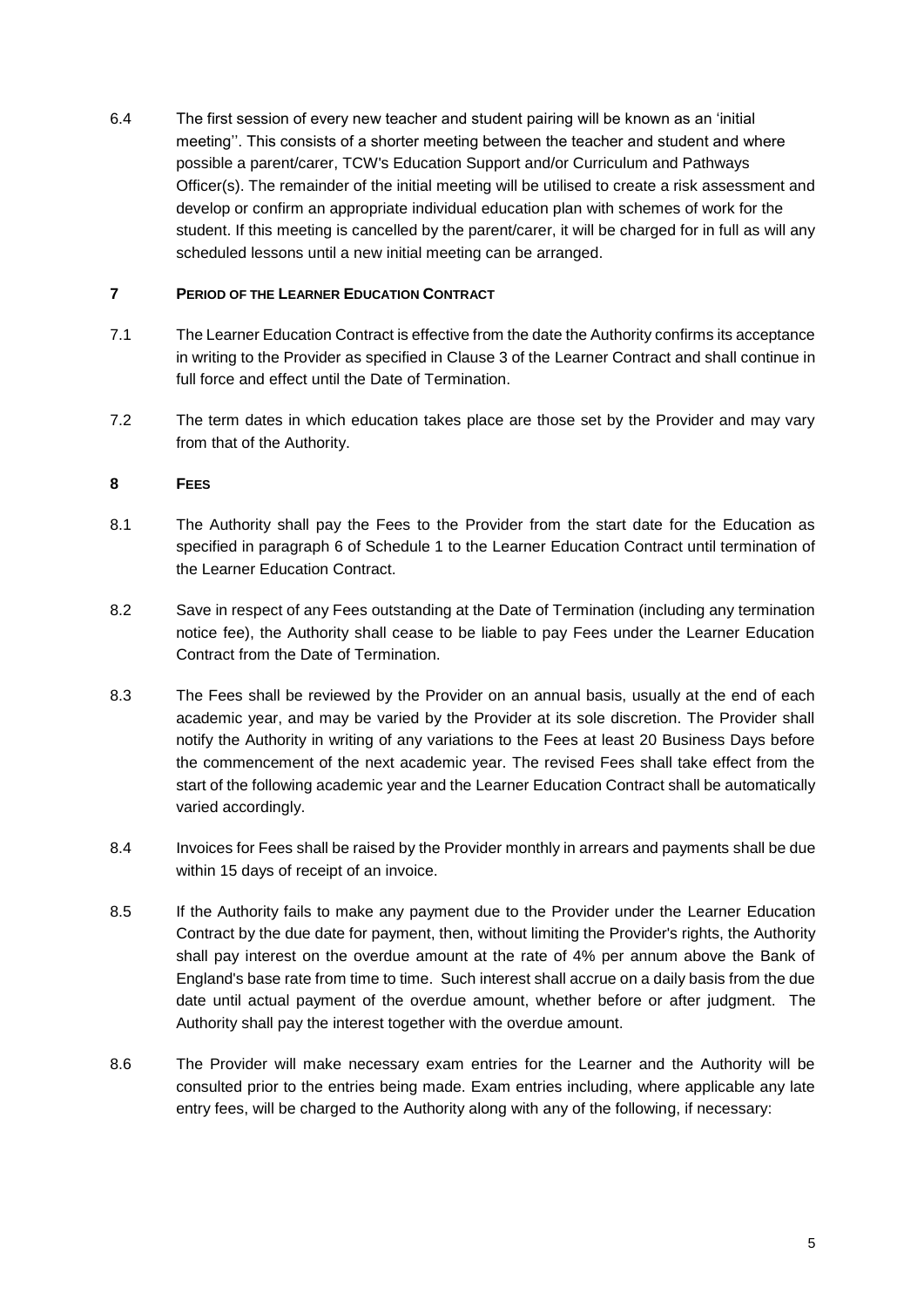- 8.6.1 Exam transportation a car to transport the Learner to and from the Exam Centre or if an exam is to be taken at the Learner's home on medical grounds, a courier to securely deliver and collect the exam paper.
- 8.6.2 Invigilation if an exam is scheduled outside of the Learner's regular education an invigilator will be appointed and the additional charge will be made to The Authority.
- 8.7 The Authority will be consulted prior to, and subsequently charged for, any specialist input that may be required e.g. Personal Development, Counselling, SALT, EP, OT, SENCo, Interventions etc.
- 8.8 The Authority will be consulted prior to, and subsequently charged for, any additional services that may be required e.g. transportation to and from the education session, lunches etc
- 8.9 Staff receive training on a regular basis throughout the year. This training is funded by a monthly training contribution fee charged per student in lieu of charging for INSET days.

#### **9 BREACH OF CONTRACT AND CONDITIONS OF TERMINATION**

- 9.1 The Learner Education Contract may be terminated with immediate effect by either party:
	- 9.1.1 on written notice if the other party is in Serious Breach of the terms of the Learner Education Contract;
	- 9.1.2 in the event of a breach capable of being remedied, if the other party fails to remedy the breach within 28 days of receipt of a written notice to remedy the same; or
	- 9.1.3 on written notice if the other party shall become bankrupt or make an arrangement with its creditors or enter into winding up proceedings.
- 9.2 Subject to clause 9.1, the Learner Education Contract shall be terminated:
	- 9.2.1 if either party provides the other party with at least 15 business days written notice to terminate, on the date of expiry of that notice, or, if later, the date specified as the termination date in that notice; or
	- 9.2.2 on the date stated to be the end date in paragraph 5.6 of Schedule 1 to the Learner Education Contract: or
	- 9.2.3 if it becomes untenable to continue providing Education to the Learner, due to circumstances beyond the teacher's control e.g violent or threatening behaviour from the Learner towards the teacher. There will be 15 working days of consultation after an event of this nature. These days will be charged for in full as normal, while the Authority identify an appropriate provision.
- 9.3 Termination of the Learner Education Contract shall not prejudice the rights of either party or the Learner which have arisen on or before the Date of Termination.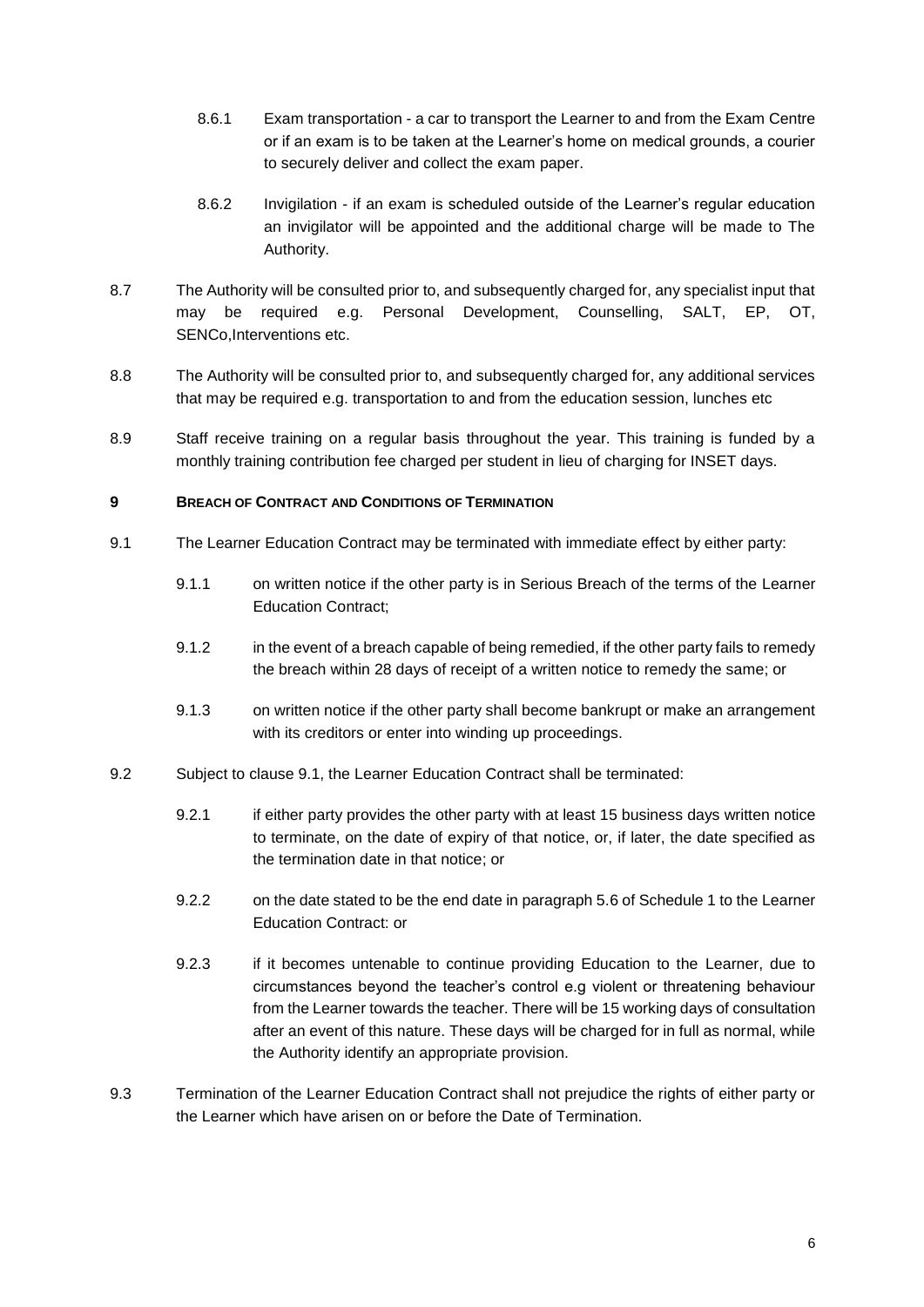#### **10 EMPLOYEES**

- 10.1 The Provider shall at all times during the Learner Education Contract use reasonable endeavours to employ teachers who are suitably qualified or otherwise eligible to plan and prepare lessons and courses for the Learner, teach the Learner, and assess and report on the Learner's development, progress and attainment.
- 10.2 The Provider shall ensure that no employee, representative or any sub-contractor is permitted to provide Education or perform duties that involve access to or information about the Learner until all the necessary checks have been undertaken and the checks are satisfactory.
- 10.3 The Provider shall have, and make available to the Authority upon reasonable request, its written policies on control and discipline. The Provider shall ensure that all of its employees and representatives are appropriately trained and comply with these policies at all times.
- 10.4 The Provider shall follow the system for recruitment as set out in *Keeping Children Safe in Education*.

## **11 RECORDS, INFORMATION AND DATA PROTECTION**

- 11.1 The Provider shall maintain formal procedures/systems for the keeping of accurate records.
- 11.2 The Provider shall use reasonable endeavours to ensure that the information, records and documentation necessary to effectively monitor the performance of the Learner Education Contract are accurately maintained and that their validity is checked at regular intervals.
- 11.3 The Provider shall supply the Authority with information to allow for the monitoring, review and assessment of the Provider's capabilities to provide the Education.
- 11.4 Subject always to the Provider's obligations under the Data Protection Act 1998, the Provider shall
	- 11.4.1 make records relating to the Learner available on request to the Authority and to the Parent and/ or Learner; and
	- 11.4.2 allow access to records relating to the Learner to any guardian appointed by the courts in respect of the Learner.
- 11.5 On termination of the Learner Education Contract, the Provider shall maintain all files and records, including the Learner's individual record, case notes and information held by the Provider in compliance with all relevant legislation and guidance. Upon the reasonable request of the Authority, all files and records shall be returned to the Authority by the Provider.
- 11.6 The Provider shall adopt a policy of open access for the Learner to their own records in line with General Data Protection Regulation (GDPR) and the Data Protection Act 2018.
- 11.7 The Learner has a right to privacy and, therefore, all information and knowledge relating to them and their circumstances shall be treated as confidential in that, subject to the reasonable reporting obligations imposed upon the Provider under the Learner Education Contract, it will not be disclosed to third parties without consent unless this is necessary in the public interest or to protect the vital interests of the Learner or another person.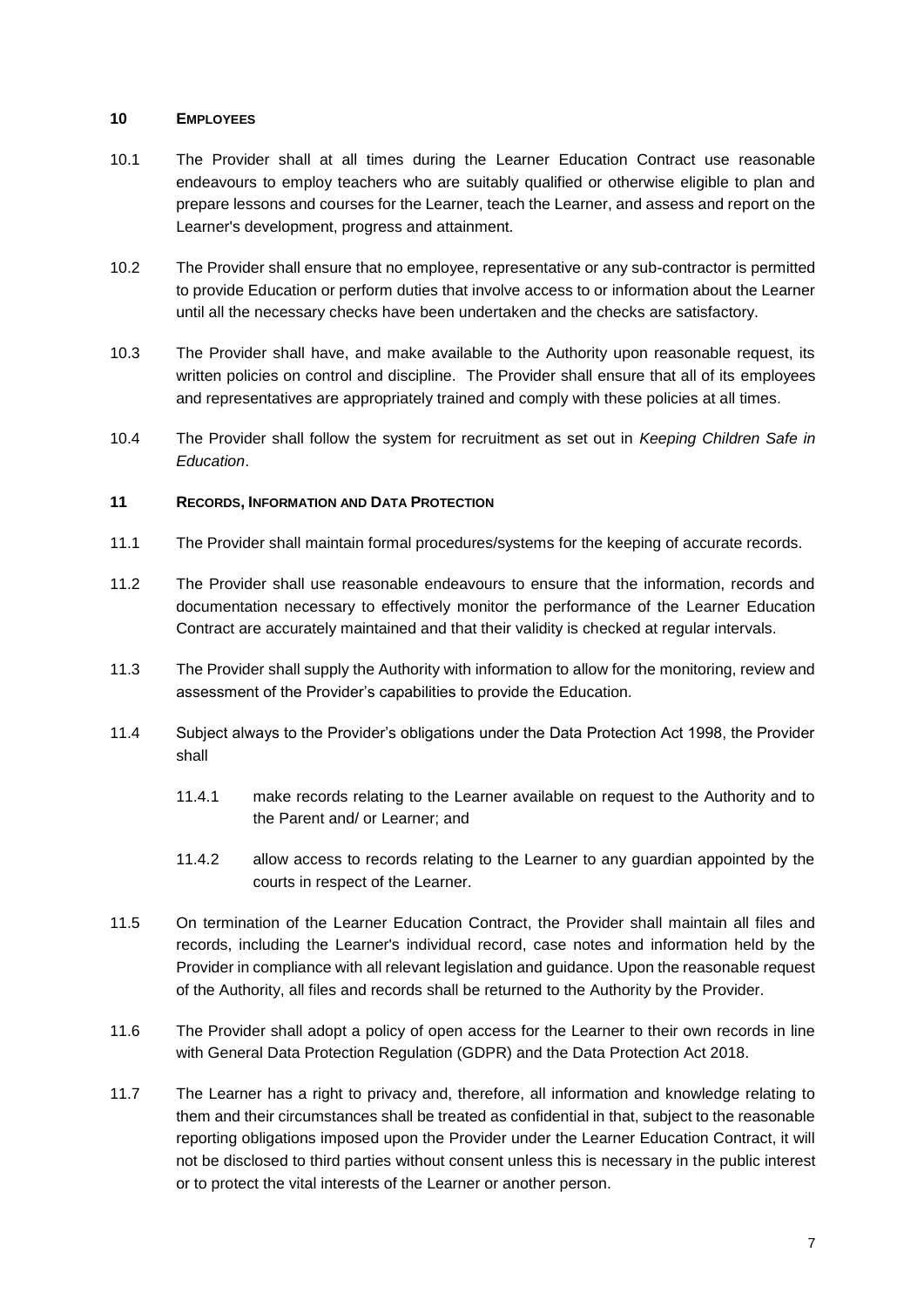- 11.8 The Learner will be furnished with a copy of the Provider's Privacy Notice.
- 11.9 The Provider acknowledges the Authority's obligations under the Freedom of Information Act 2000 (FOIA) and the GDPR, in particular that the Authority may be required to disclose information relating to the Learner Education Contract or the Provider in order to fully comply with its obligations.
- 11.10 The Provider shall use reasonable endeavours to facilitate the Authority's full compliance, in connection with the Learner Education Contract, with the Authority's obligations as stated by GDPR and fully comply with appropriate and reasonable requests from the Authority for that purpose.

# **12 CONFIDENTIALITY**

- 12.1 Both parties shall preserve confidentiality in respect of any personal information held in relation to the Learner and, subject to disclosure and reporting obligations arising under the Learner Education Contract, will not disclose the same without written consent from the Learner or (where appropriate) the Parent unless required or permitted to do so by law including the Data Protection Act 2018.
- 12.2 Both parties shall ensure that their respective policies on confidentiality accord with the principles of the Data Protection Act 2018, and that they shall have mechanisms in place to ensure compliance.
- 12.3 The Provider shall establish a policy on the maintenance and destruction of files which will take into account all relevant legislation and include the need to consider any response to future claims for liability against the Provider.

## **13 COMPLAINTS**

- 13.1 The Provider shall provide the Authority, the Learner and/or the Parent with a copy of its complaints policy on request.
- 13.2 Full written records shall be kept by the Provider of all written complaints received in connection with the Education and shall fully detail all the actions taken by the Provider in respect of each such complaint.

# **14 CORRUPT PRACTICES**

- 14.1 The following actions on the part of the Provider shall constitute a Serious Breach and if any such action takes place the Authority shall be entitled to immediately terminate the Learner Education Contract under clause 9.1.1 and to recover from the Provider the amount of any loss directly resulting from such cancellation. The Provider:
	- 14.1.1 offering any gift or consideration as an inducement or reward to any servant of a public body in connection with the Learner Education Contract;
	- 14.1.2 offering any improper inducement or exerting unreasonable pressure upon the potential Learner or their Parent or relatives, or others with an interest, to attempt to encourage the potential Learner, Parent or relative to use the Provider; or